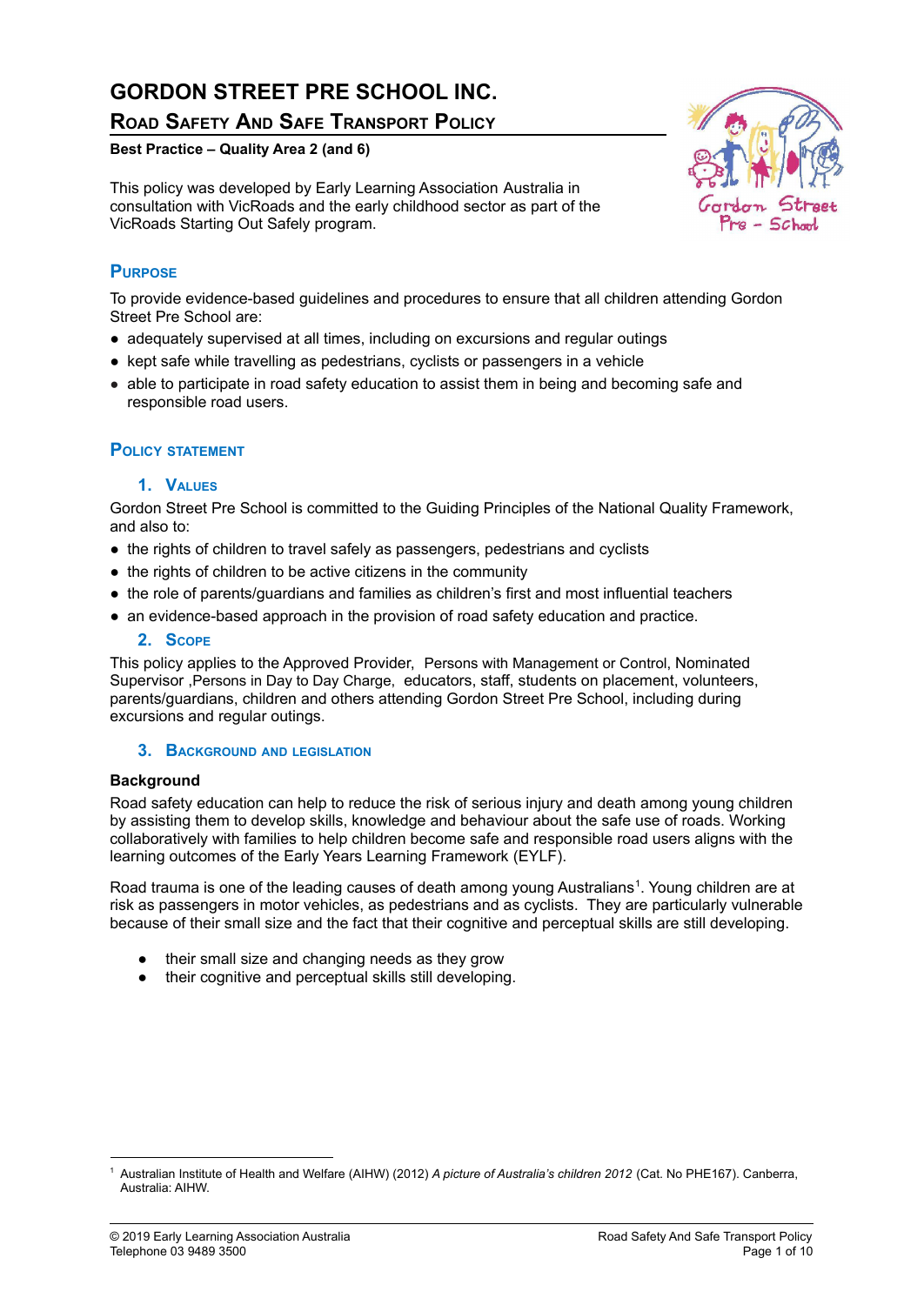Under duty of care obligations, services must develop appropriate procedures to guide staff to address situations where a child is observed to be at risk while being transported to or from the early childhood service. This may include instances where a child is observed to be:

- travelling unrestrained
- travelling in an inappropriate restraint
- riding a bicycle or wheeled toy without a helmet
- instances where a parent/guardian is in an unfit state to drive due to intoxication or impairment

#### **Legislation and standards**

Relevant legislation and standards include but are not limited to:

#### *Acts*

- *Education and Care Services National Law Act 2010*
- *● Road Safety Act 1986*

### *Regulations*

● *Education and Care Services National Regulations 2011*: Regulations 99, 100, 101, 102, 102B, 102C, 102D, 158, 159, 160, 161

### *Rules*

● *Road Safety Road Rules 2009* (Vic)

### *Standards*

- National Quality Standard
	- Quality Area 2: Children's Health and Safety
	- Quality Area 6: Collaborative Partnerships with Families and Communities

#### **4. DEFINITIONS**

The terms defined in this section relate specifically to this policy.

**Adequate supervision:** Supervision entails all children (individuals and groups) in all areas of the service, being in sight and/or hearing of an educator at all times including during toileting, sleep, rest and transition routines. Services are required to comply with the legislative requirements for educator-to-child ratios at all times. Supervision contributes to protecting children from hazards that may emerge in play, including hazards created by the equipment used.

Adequate supervision refers to constant, active and diligent supervision of every child at the service. Adequate supervision requires that educators are always in a position to observe each child, respond to individual needs, and immediately intervene if necessary. Variables affecting supervision levels include:

- number, age and abilities of children
- number and positioning of educators
- current activity of each child
- $\bullet$  areas in which the children are engaged in an activity (visibility and accessibility)
- developmental profile of each child and of the group of children
- experience, knowledge and skill of each educator
- **●** need for educators to move between areas (effective communication strategies).

**Approved Provider:** An individual or organisation that has completed an application form and been approved by the Regulatory Authority as fit and proper (in accordance with Sections 12, 13 and 14 of the National Law) to operate one or more education and care services. Where the applicant is an organisation, each Person with Management and Control of that organisation must complete a separate application form. (Note: Under the *Education and Care Services National Law Act 2010*, Section 5, Definitions: "*person with management or control, in relation to an education and care service, means – (b) if the provider of the service is an eligible association, each member of the*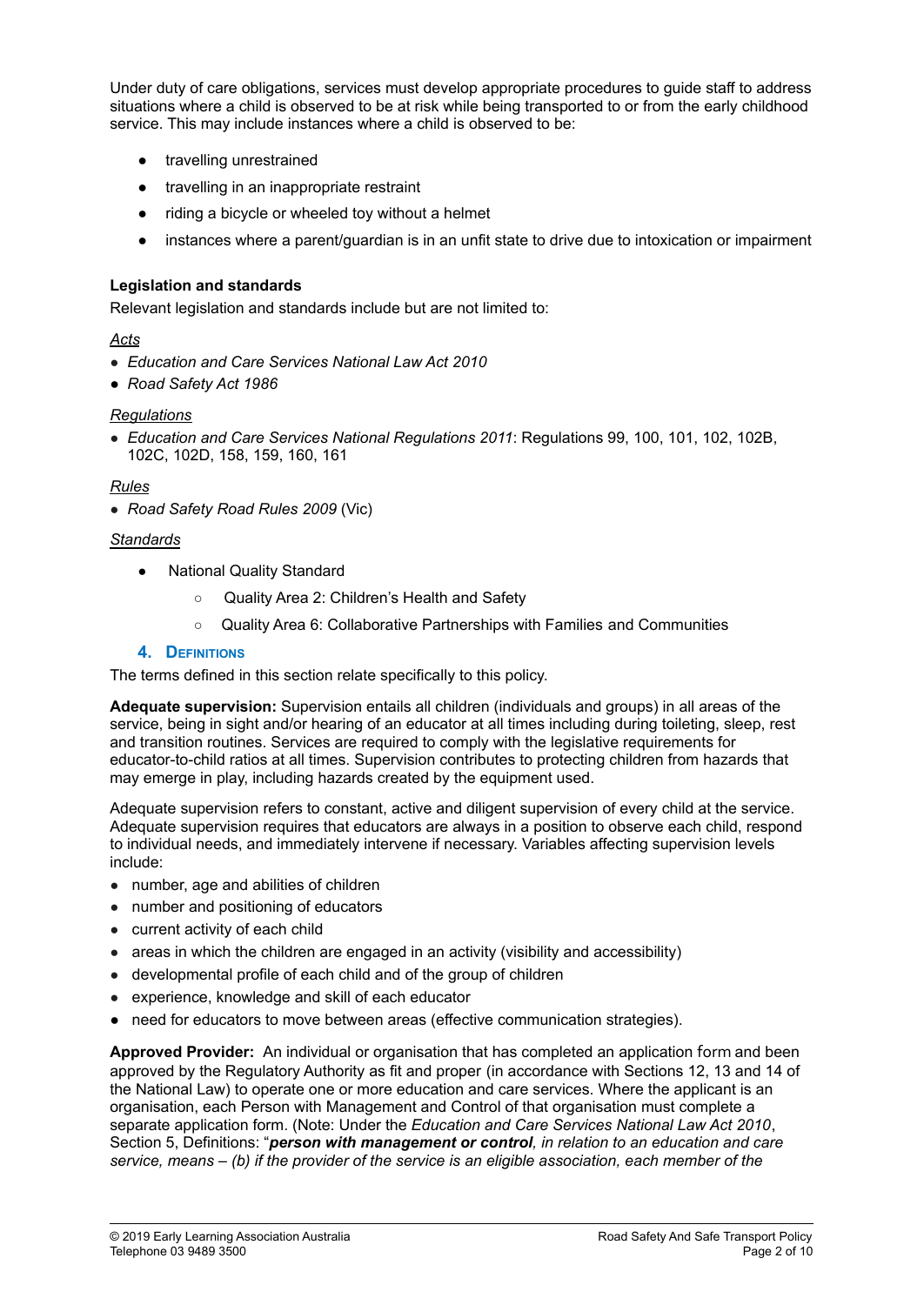*executive committee of the association who has the responsibility, alone or with others, for managing the delivery of the education and care service*".)

**Attendance record:** Kept by the service to record details of each child attending the service including name, date and time of arrival and departure, signature of person delivering and collecting the child or of the Nominated Supervisor or educator (Regulation 158(1)).

**Authorised nominee:** A person who has been given written authority by the parents/guardians of a child to collect that child from the education and care service. These details will be on the child's enrolment form.

The National Law and National Regulations do not specify a minimum age limit for an authorised nominee. Gordon Street Pre School has determined the minimum acceptable age at their service is 18. Should the authorised nominee be a family member, the minimum acceptable age is 16.

**Child restraint:** A device used in conjunction with an adult seatbelt or ISOFIX-compatible lower attachment connectors and a tether strap, to restrain a child passenger of a motor vehicle in the event of a vehicle impact and thus minimise the risk of bodily injury.

**Duty of care:** A common law concept that refers to the responsibilities of organisations and staff to provide people with an adequate level of protection against harm and all reasonable foreseeable risk of injury. In the context of this policy, duty of care refers to the responsibility of education and care services and their staff to provide children with an adequate level of care and protection against foreseeable harm and injury.

**Informed consent:** (In relation to this policy) a written agreement to do something or to allow something to happen, only after all the relevant facts, including the alternatives and the possible consequences of the action/s, are known.

**Nominated Supervisor:** A person who has been nominated by the Approved Provider of the service under Part 3 of the Act and who has consented to that nomination in writing can be the Nominated Supervisor. All services must have a Nominated Supervisor with responsibility for the service in accordance with the National Regulations. The Approved Provider must take reasonable steps to ensure the Nominated Supervisor is a fit and proper person (in accordance with Sections 12, 13 and 14 of the National Law), with suitable skills, qualifications and experience. The Regulatory Authority must be notified if the Nominated Supervisor for the service changes or is no longer employed at the service.

**Persons in Day to Day Charge:** A person may be placed in day to day charge of a service if:

- the approved provider or nominated supervisor determines they meet the minimum requirements outlined in Regulation 120B of the Education and Care Services National Regulations, and
- the person provides written consent.

#### **Persons with Management or Control:** Means:

(a) if the provider or intended provider of the service is a body corporate, an officer of the body corporate within the meaning of the Corporations Act 2001 of the Commonwealth who is responsible for managing the delivery of the education and care service; or

(b) if the provider of the service is an eligible association, each member of the executive committee of the Part 1—Preliminary Education and Care Services National Law Act 2010 No. 69 of 2010 22 association who has the responsibility, alone or with others, for managing the delivery of the education and care service; or

(c) if the provider of the service is a partnership, each partner who has the responsibility, alone or with others, for managing the delivery of the education and care service; or

(d) in any other case, a person who has the responsibility, alone or with others, for managing the delivery of the education and care service; and care service.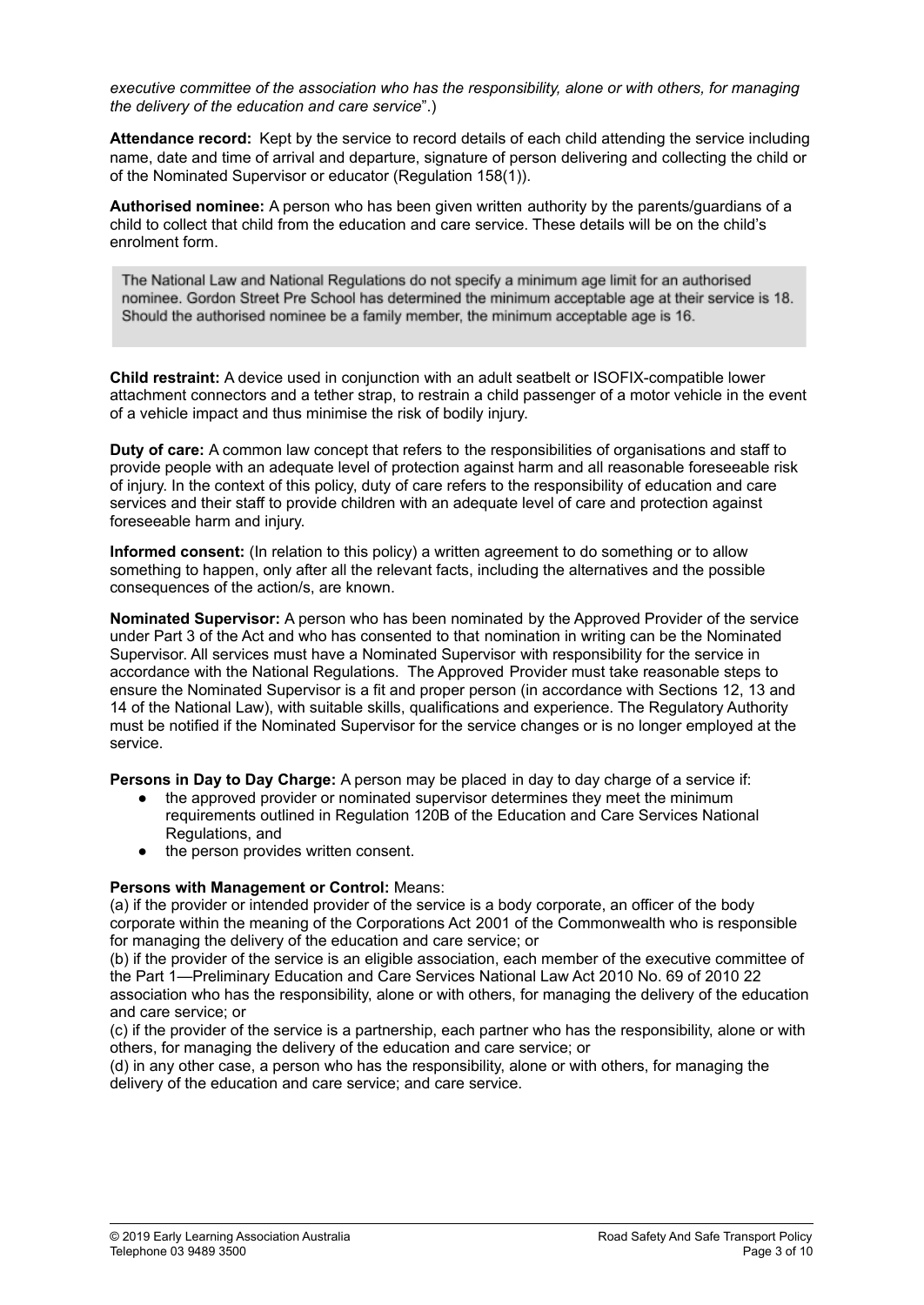**Risk assessment:** A risk assessment must identify and assess any hazard that poses a risk to a child's health, safety and/or wellbeing while on an excursion, and specify how these risks will be managed and/or minimised (Regulation 101, 102B, 102C). Risk assessments must consider:

- the proposed route and location of the excursion
- any water hazards
- any risks associated with water-based activities
- transport to and from the proposed location of the excursion
- the number of adults and children participating in the excursion
- the number of educators or other responsible adults who will be providing supervision given the level of risk, and whether or not specialised skills are required (e.g. lifesaving skills)
- the proposed activities, and the impact of this on children with varying levels of ability, additional needs or medical conditions
- the proposed duration of the excursion, and the impact of this on children with varying levels of ability, additional needs or medical conditions
- any items/information that should be taken on the excursion e.g. first aid kit, emergency contact details for children, medication for children with known medical conditions (such as asthma, anaphylaxis and diabetes) and a mobile phone.

ACECQA provides a sample Excursion Risk Management Plan at: <https://www.acecqa.gov.au/resources/applications/sample-forms-and-templates>

**Wheeled toy:** A child's pedal car, skateboard, scooter (other than a motorised scooter) or tricycle or a similar toy, but only when it is being used by a child who is under 12 years old.

#### **5. SOURCES AND RELATED POLICIES**

#### **Sources**

- Early Learning Association Australia: [www.elaa.org.au](http://www.elaa.org.au)
- Road Safety Education Victoria: [www.roadsafetyeducation.vic.gov.au](http://www.roadsafetyeducation.vic.gov.au)
- VicRoads: [www.vicroads.vic.gov.au](http://www.vicroads.vic.gov.au)
- Child Road Safety[:](http://www.childroadsafety.org.au/) [www.childroadsafety.org.au](http://www.childroadsafety.org.au)
- Transportation of Children with Additional Needs: [www.rch.org.au/tocan](http://www.rch.org.au/tocan)
- Car Seats Save Lives: [www.carseatssavelives.com.au](http://www.carseatssavelives.com.au)
- Best practice quidelines for the safe restraint of children travelling in motor vehicles. [www.neura.edu.au/crs-guidelines/](http://www.neura.edu.au/crs-guidelines/)

#### **Service policies**

- *● Acceptance and Refusal of Authorisations Policy*
- *● Child Safe Environment Policy*
- *● Curriculum Development Policy*
- *● Delivery and Collection of Children Policy*
- *● Excursions and Service Events Policy*
- *● Inclusion and Equity Policy*
- *● Occupational Health and Safety Policy*
- *● Supervision of Children Policy*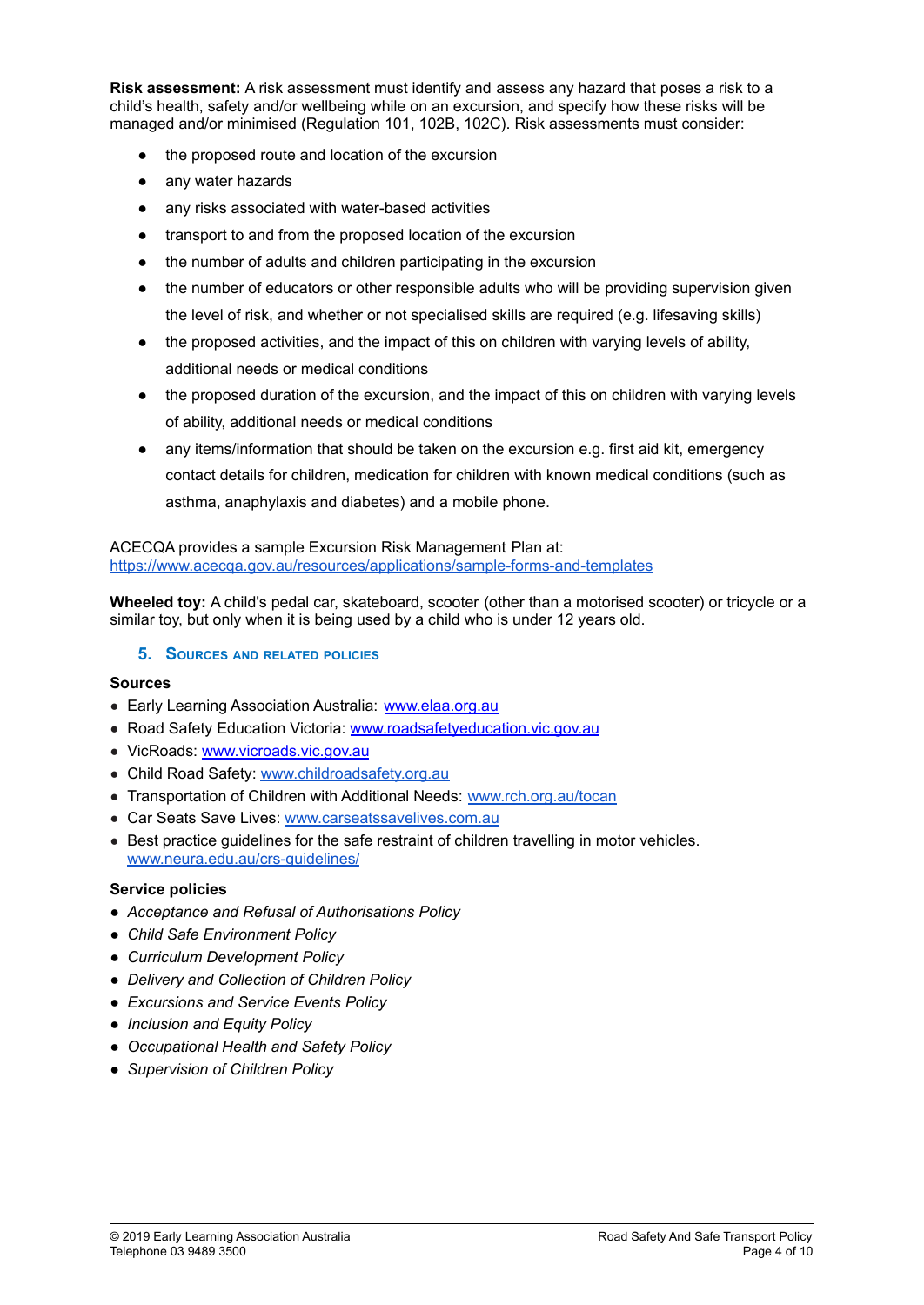### **PROCEDURES**

#### **The Approved Provider or Persons with Management and Control is responsible for:**

- Ensuring that a child is not transported without prior written authorisation by the parent/guardian or person named in the child's enrolment record, and that the authorisation includes all details required under Regulation 102D
- Ensuring the risk assessment (refer to *Definitions*) identifies and assesses the risks, specifies how these will be managed and/or minimised, and includes all details required by Regulation 102B, 102C
- Ensuring the provision of road safety education, based on the National Practices for Early Childhood Road Safety Education (Attachment 1).
- Ensuring that all children attending the service are included in road safety education.
- Ensuring access of educators and staff to regular professional development/training in road safety and ensuring they are kept up to date with current legislation,
- Ensuring the availability (in good condition) and use of bicycle helmets which meet Australian/New Zealand Standard 2063 for bicycles and wheeled toys (refer to *Definitions*).
- Ensuring the provision of location-specific road safety information (e.g. details about where to park safely when delivering and collecting children and local area speed limits etc.) to parents/guardians and visitors.
- Ensuring the provision of general road safety information about transporting children to and from the service (which might include using the 'safety door' (the rear kerbside door), driveway safety, child restraint information and role modelling safe road use) to parents/guardians.
- Ensuring that parents/guardians have access to this policy and its attachments.
- Ensuring that buses hired for use on excursions have fitted seatbelts that are correctly used by all children, staff and volunteers for the entire trip.
- Ensuring that appropriate procedures are followed in the event of a vehicle crash or transport-related injury involving any children, staff or volunteers from the service (refer to Incident, Injury, Trauma and Illness Policy).
- Establishing agreed procedures for staff to follow where a child is observed being transported to or from the premises in an unsafe manner (refer to Attachment 2 for a sample procedure)

#### **The Nominated Supervisor and Persons in Day to Day Charge is responsible for:**

- Ensuring that a child is not transported without prior written authorisation by the parent/guardian or person named in the child's enrolment record, and that the authorisation includes all details required under Regulation 102D
- Ensuring the risk assessment (refer to *Definitions*) identifies and assesses the risks, specifies how these will be managed and/or minimised, and includes all details required by Regulation 102B, 102C
- Ensuring the embedding in the curriculum of Road safety education, based on the National Practices for Early Childhood Road Safety Education (Attachment 1).
- Working with teachers and educators to develop appropriate strategies to ensure all children attending the service are included in road safety education
- Organising access of teachers, educators and staff to regular professional development/training in road safety and are kept up to date with current legislation, regulations, rules, standards and best practice information.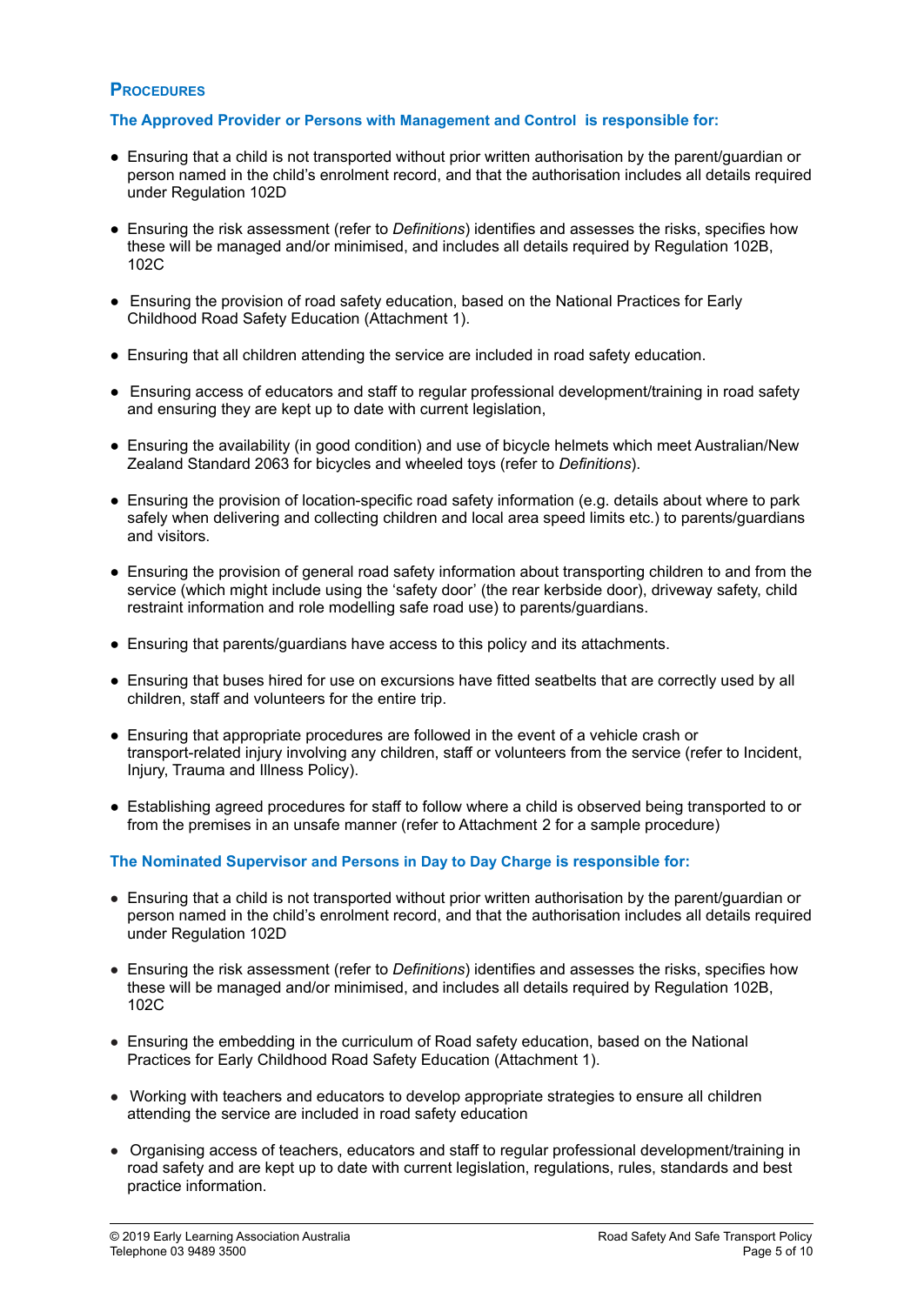- Providing teachers and educators with access to a broad range of road safety education resources
- Providing (in good condition) and use of bicycle helmets which meet Australian/New Zealand Standard 2063 for bicycles and wheeled toys (refer to *Definitions*).
- Monitoring the correct use of bicycle helmets whenever bicycles or wheeled toys are used.
- Ensuring that teachers and educators provide parents/guardians and visitors with location-specific road safety information.
- Ensuring that location specific road safety information is displayed at the service where relevant.
- Ensuring that teachers and educators provide parents/guardians with information about road safety.
- Ensuring that general road safety information is displayed at the service where relevant.
- Ensuring that parents/guardians have access to this policy and its attachments.
- Ensuring that buses hired for use on excursions have fitted seat belts for use by all children, staff and volunteers.
- Ensuring that teachers and educators understand and follow appropriate procedures in the event of a vehicle crash or transport-related injury involving any children, staff or volunteers from the service (refer to Incident, Injury, Trauma and Illness Policy).
- Ensuring that teachers and educators understand and follow the service's procedures where a child is observed being transported to or from the premises in an unsafe manner.
- Implementing the services agreed procedures when notified by a teacher or educator regarding their observation of children being transported in an unsafe manner.

### **Educators and other staff are responsible for:**

- Ensuring that a child is not transported without prior written authorisation by the parent/guardian or person named in the child's enrolment record, and that the authorisation includes all details required under Regulation 102D
- Ensuring the risk assessment (refer to *Definitions*) identifies and assesses the risks, specifies how these will be managed and/or minimised, and includes all details required by Regulation 102B, 102C
- Providing road safety education, based on the National Practices for Early Childhood Road Safety Education (Attachment 1).
- Including all children attending the service in road safety education.
- Participating in regular professional development/training in road safety to keep up to date with current legislation, regulations, rules, standards and best practice information.
- Using a broad range of resources to support the delivery of road safety education.
- Providing bicycle helmets which meet Australian/New Zealand Standard 2063 and ensuring that they are correctly fitted where bicycles or wheeled toys (refer to Attachment 1, Definitions) are used.
- Providing parents/guardians and visitors with location-specific road safety information.
- Providing parents/guardians with information about road safety and actively communicating this information to families.
- Providing parents/ guardians with access to this policy and its attachments and actively communicating this information to families.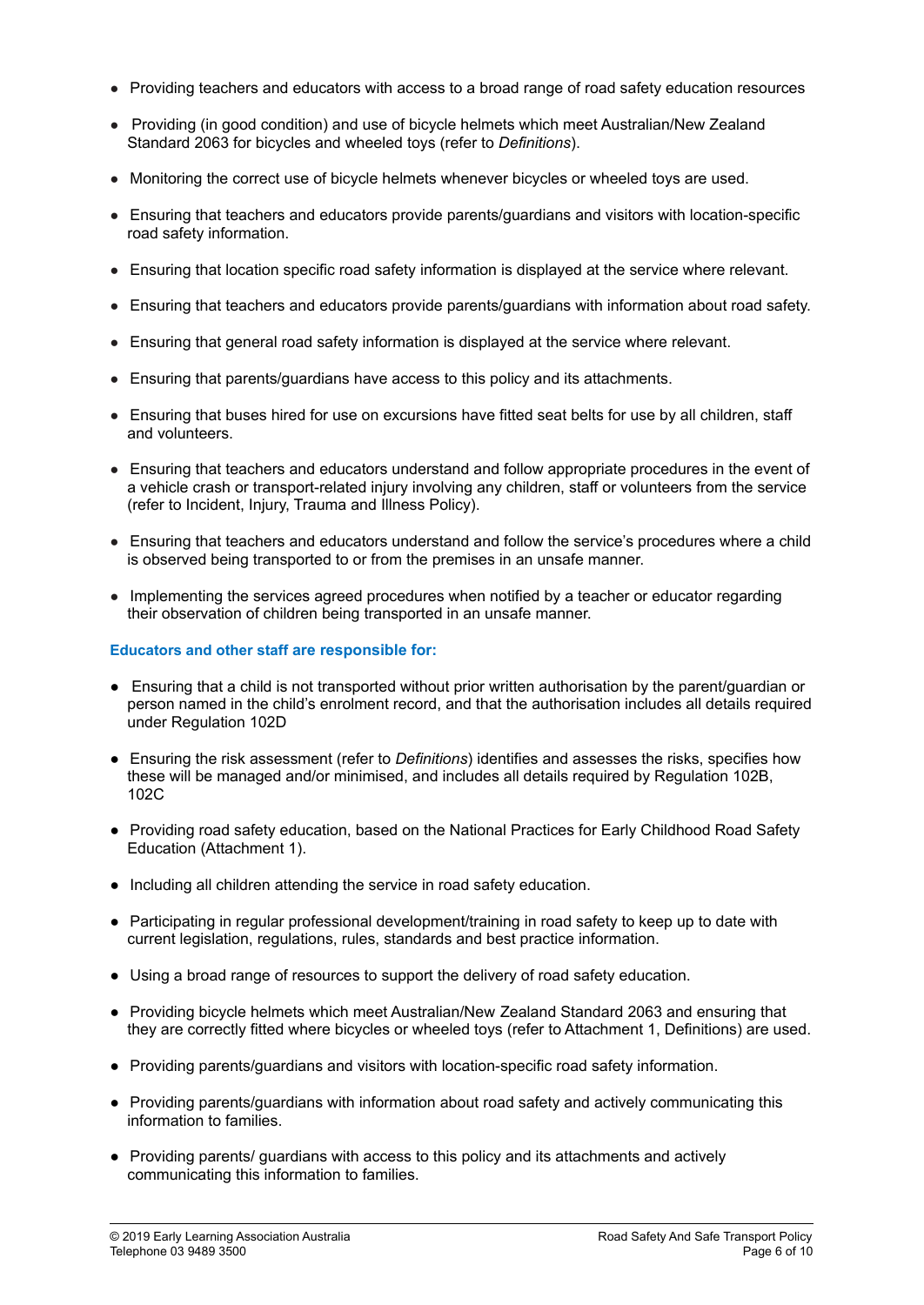- Ensuring the correct use of seatbelts in buses hired for excursions by all children, staff and volunteers for the entire trip.
- Following appropriate procedures in the event of a vehicle crash or transport-related injury involving any children, staff or volunteers from the service (refer to Incident, Injury, Trauma and Illness Policy), including notifying the Nominated Supervisor and Approved Provider as soon as possible after the event.
- Implementing the service's agreed procedures where a child is observed being transported to or from the premises in an unsafe manner.

#### **Parents/guardians are responsible for:**

- signing and dating permission forms prior to excursions and regular outings
- ensuring that their child travels in a restraint suitable for their age/size when arriving at or departing from the service
- being aware of all location-specific and general road safety requirements including details about where to park to deliver and collect children, observing speed limits in the vicinity of the service, using the 'safety door' (the rear kerbside door), driveway safety and role modelling safe road use
- **●** communicating any issues or concerns relating to their child's safety or wellbeing to the early childhood service
- being aware of this policy and of the service's procedures relating to the safe transportation of children to and from the service.

**Volunteers and students, while at the service, are responsible for following this policy and its procedures.**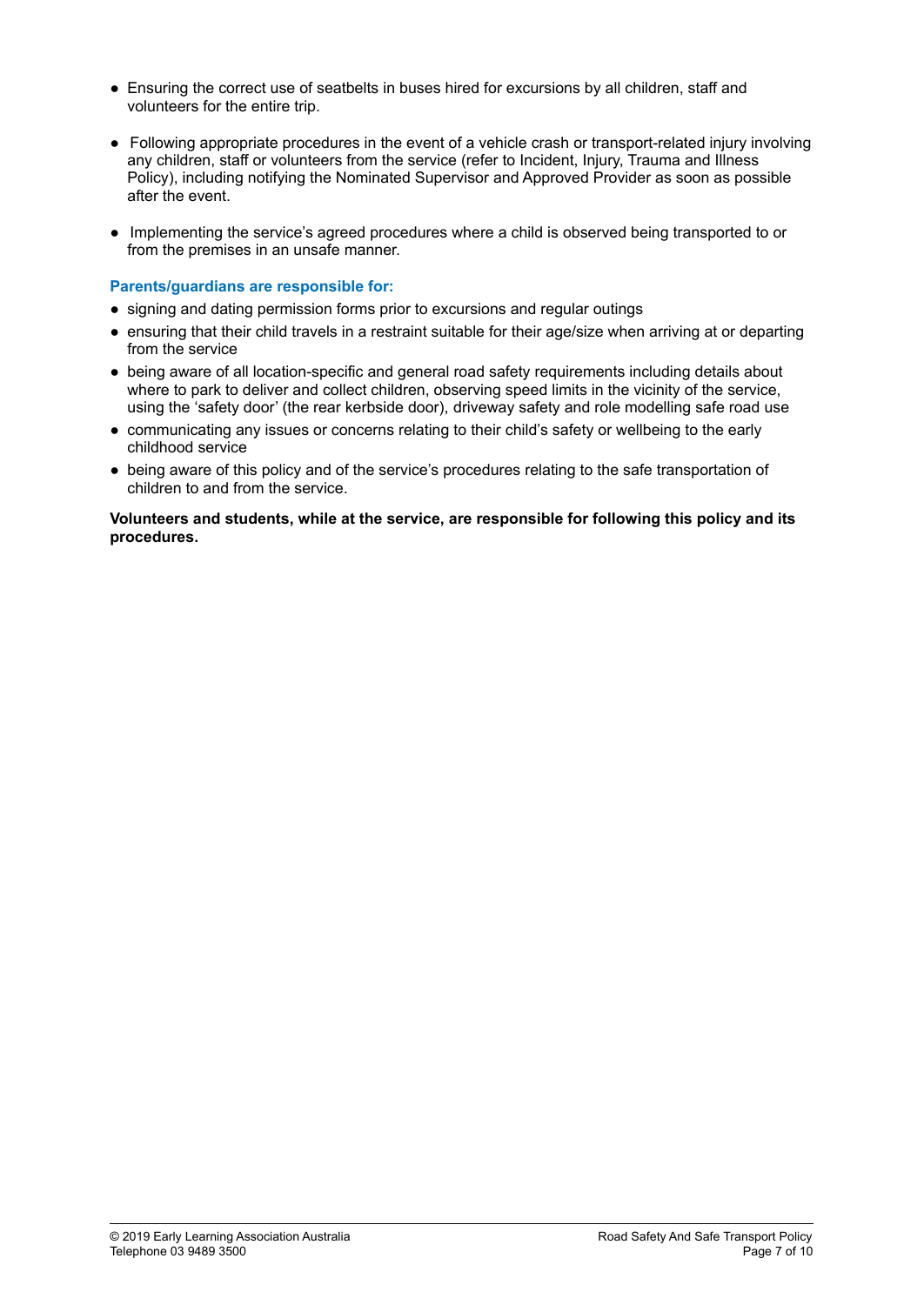# **EVALUATION**

In order to assess whether the values and purposes of the policy have been achieved, the Approved Provider will:

- regularly seek feedback from parents/guardians, children, educators, management and all affected by the policy regarding its effectiveness
- monitor the implementation, compliance, complaints and incidents in relation to this policy
- keep the policy up to date with current legislation, research, policy and best practice
- revise the policy and procedures as part of the service's policy review cycle, or as required
- notify parents/guardians at least 14 days before making any changes to this policy or its procedures (this is a requirement under Regulation 172 of the National Regulations for policies mandated by law and would be considered best practice for all policies and procedures).

## **ATTACHMENTS**

- Attachment 1: *National Practices for Early Childhood Road Safety Education*
- Attachment 2: Sample procedure when a child is observed to be at risk of harm while being transported to or from an early childhood premises

### **AUTHORISATION**

This policy was adopted by the Approved Provider of Gordon Street Pre School on **23 JULY 2021**

# **REVIEW DATE: 23 JULY 2023**

### **ACKNOWLEDGEMENT**

This policy was developed by Early Learning Association Australia in consultation with VicRoads and the early childhood sector as part of the VicRoads Starting Out Safely program.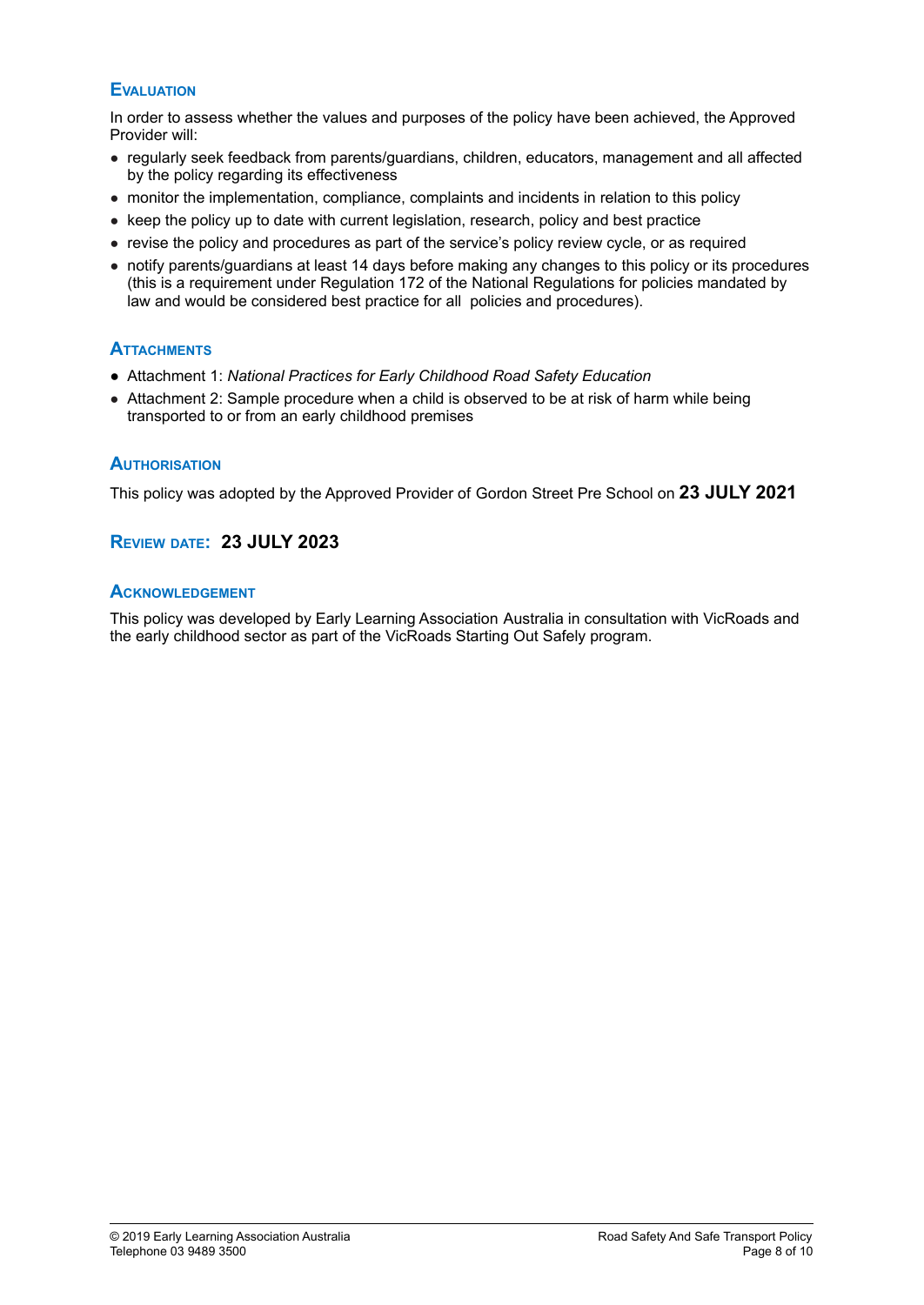# **ATTACHMENT 1 National Practices for Early Childhood Road Safety Education**



The *National Practices for Early Childhood Road Safety Education* have been developed by early childhood education and road safety experts across Australia and New Zealand. The eight national practices are based on research and are aligned with the Early Years Learning Framework.

The national practices guide early childhood educators and policy makers to develop, implement and evaluate evidence-based road safety programs that support children's and families learning about road safety. Refer to: <http://roadsafetyeducation.vic.gov.au/resources/early-childhood.html>

### **The eight national practices are as follows:**

#### **Holistic approaches**

Recognise that children's learning is integrated and interconnected when making curriculum decisions about road safety education.

#### **Responsiveness to children**

Deliver road safety education which is responsive to individual children and extends children's strengths, knowledge and interests.

#### **Learning through play**

Through play-based learning seek opportunities to address road safety in a way that expands children's thinking and encourages problem solving.

#### **Intentional teaching**

Engage in intentional teaching which extends and expands children's learning about road safety.

#### **Learning environments**

Provide opportunities in the learning environment, including the local community, for safe and meaningful interaction with children, parents and carers about road safety.

#### **Cultural competence**

Implement road safety education that is culturally relevant for the diversity of children, their families and the community.

#### **Continuity of learning and transitions**

Use the opportunity of transitions, in active partnership with children, families and the local community, for road safety education.

#### **Assessment for learning**

Together with children and families, reflect on each child's learning and application of road safety to plan for future learning.